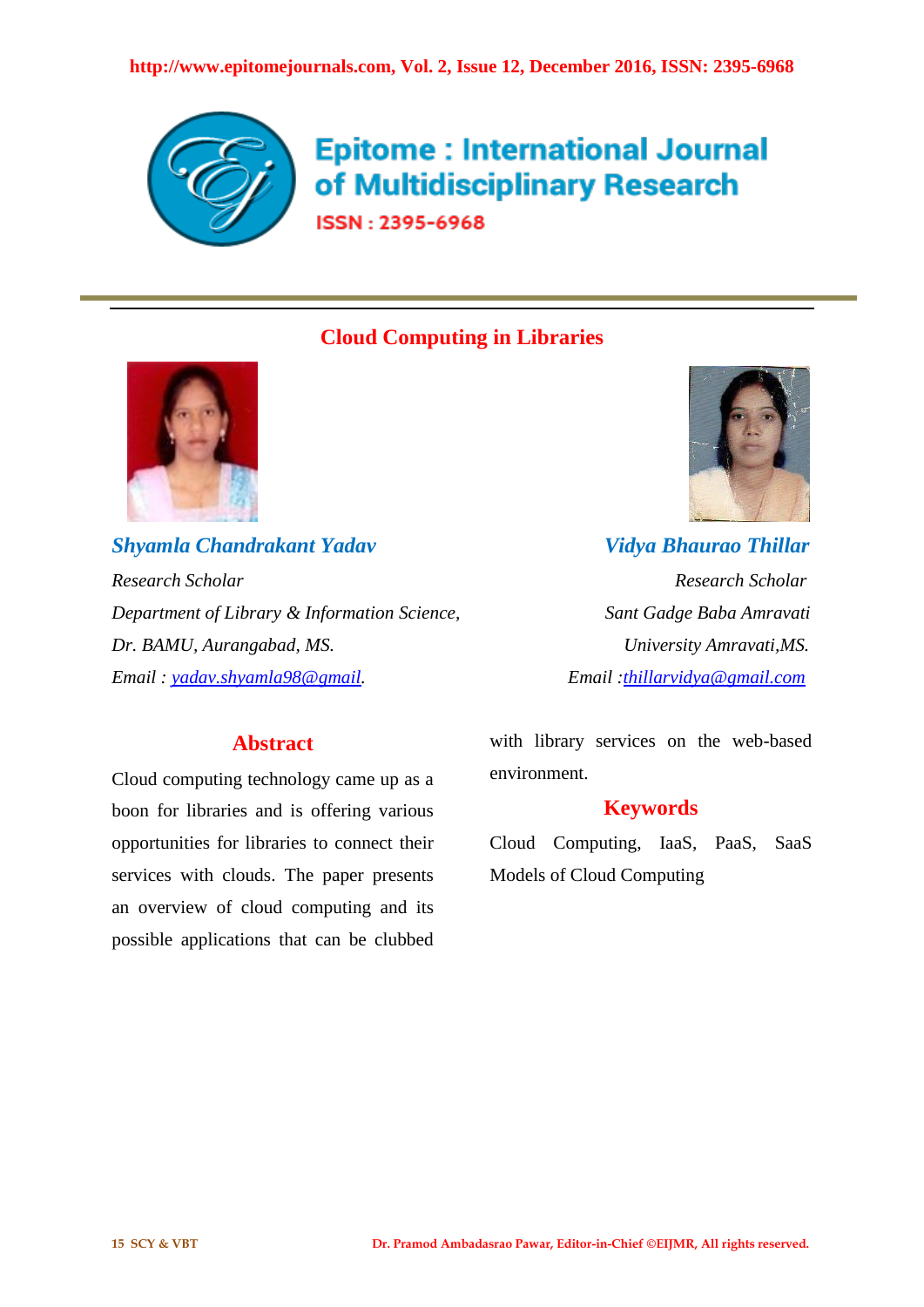## **Research Paper**

## **Introduction**

When you store your photos online instead of on your home computer or use webmail or a social networking site you are using a cloud computing service. If you are an organization and you want to use for example an online invoicing service is a cloud computing service. Cloud computing refers to the delivery of computing resources over the internet instead of keeping data on your own hard drive or updating applications for your needs. You use a service over the internet at another location to store your information or use its applications. Doing so may give rise to certain privacy implications.

#### **What is Cloud Computing?**

At its simplest cloud computing is the dynamic delivery of information technology resources and capabilities as a service over the Internet. Cloud Computing is a style of computing in which dynamically scalable and often virtualized resources are provided as a service over the Internet. It generally incorporates Infrastructure as a Service (IaaS) Platform as a Service (PaaS) and Software as a Service (SaaS).

## **History of Cloud Computing**

The Greek myth tells a tale of creatures plucked from the surface of the Earth enshrined as constellations in the night sky. Something similar is happening today in the world of computing. Data and programs are being swept up from desktop PCs and corporate server rooms and installed in the Compute Cloud in general there is shift in the geography of computation. What is cloud computing exactly? As a beginning here is a definition.

# **Definitions of Cloud Computing**

According to Hoy, 2012, most cloud computing applications and infrastructure are built with the assumption that users will access them from the internet on multiple platforms and from the internet on multiple platforms and from anywhere in the world.

According to the IEEE Computer society cloud computing is

> "A paradigm in which information is permanently stored in servers on the internet and temporarily on clients that include desktops entertainment centers table clients that include desktops entertainment centers table computers notebooks wall computers handles etc".

According to Andrew, 2012, The "Cloud" element of cloud computing can be seen as an acronym that stands for

- C- Computing Resources
- L Location Independent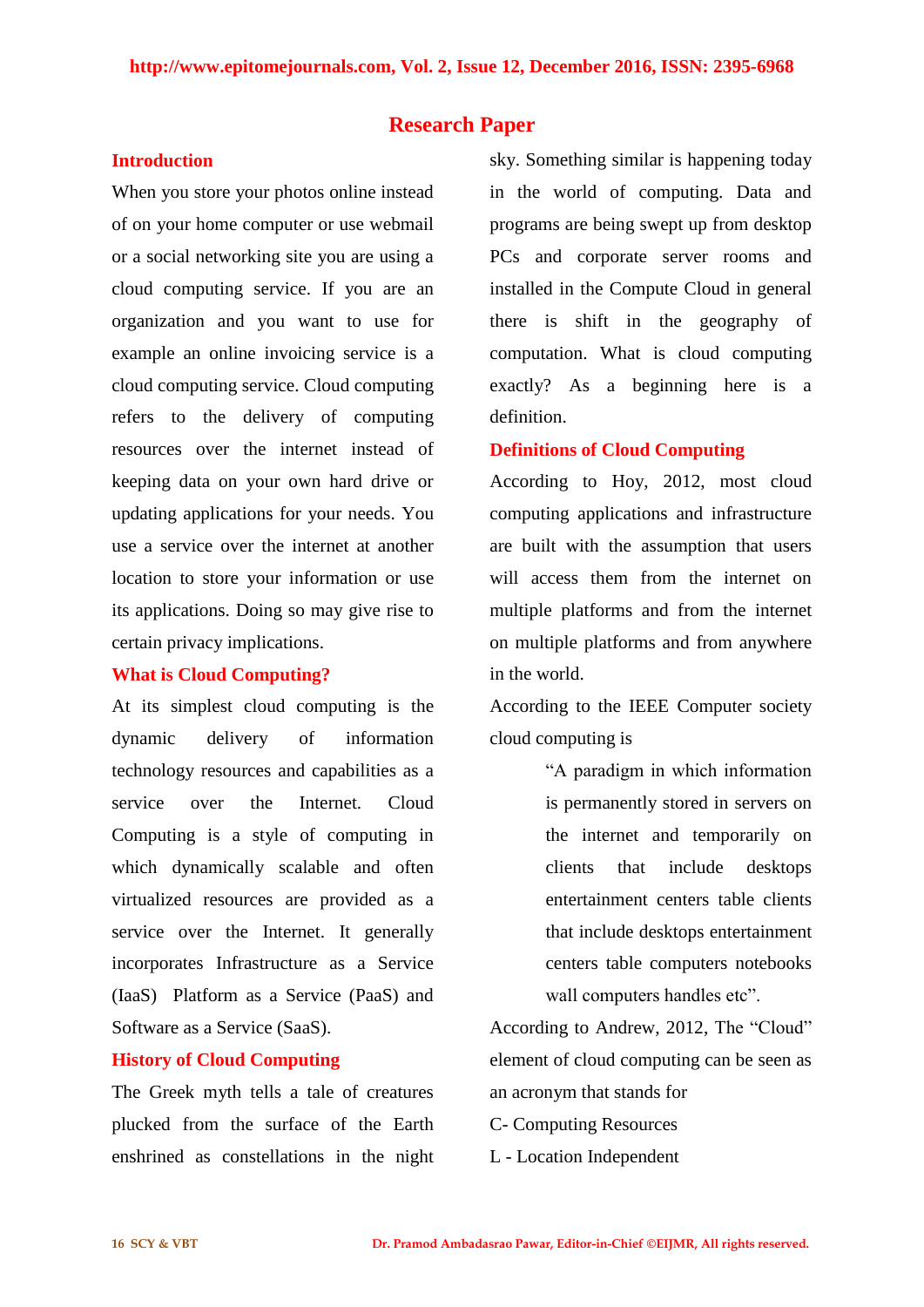#### **http://www.epitomejournals.com, Vol. 2, Issue 12, December 2016, ISSN: 2395-6968**

- O Can be accessed via online means
- U Used as a Utility
- D Available on Demand

Gartner IT Glossary defines cloud computing as a style of computing in which scalable and elastic IT-enabled capacities are delivered as a service using internet technologies.

According to NIST, "Cloud computing is a model for enabling ubiquitous convenient on demand network access to a shared pool of configurable computing resources that can be rapidly provisioned and released with minimal management effort or service provider interaction".

Cloud Computing is the delivery of computing as a service rather than a product where by shared resources software and information are provided to computers and other devices as utility over a network. Wikipedia.

> "An emerging computer paradigm where data and services reside in massively scalable data centers in the cloud and can be accessed from any connected devices over the internet".

#### **Characteristics of Cloud computing**

The following are characteristics of cloud computing :

• **Self Healing :** Any application or any service running in a cloud computing environment has the property of self healing.

- **Multi Tenancy:** With cloud computing any application supports multi tenancy that is multiple tenants at the some instant of time.
- **Linearly Scalable:** Cloud computing services are linearly scalable. The system is able to break down the workloads into pieces and service it across the infrastructure.
- **Service-Oriented:** Cloud computing systems are all service oriented i.e. the systems are such that they are created out of other discrete services. Many such discrete services. Which are independent of each other are combined together to form this service.
- **SLA Driven:** Usually businesses have agreements on the amount of services. Scalability and availability issues cause clients to break these agreements. But cloud computing services are SLA driven such that when the system experiences peaks of load, it will automatically adjust itself so as to comply with the service level agreements.
- **Virtualized:** The applications in cloud computing are fully decoupled from the underlying hardware. The cloud computing environment is a fully virtualized environment.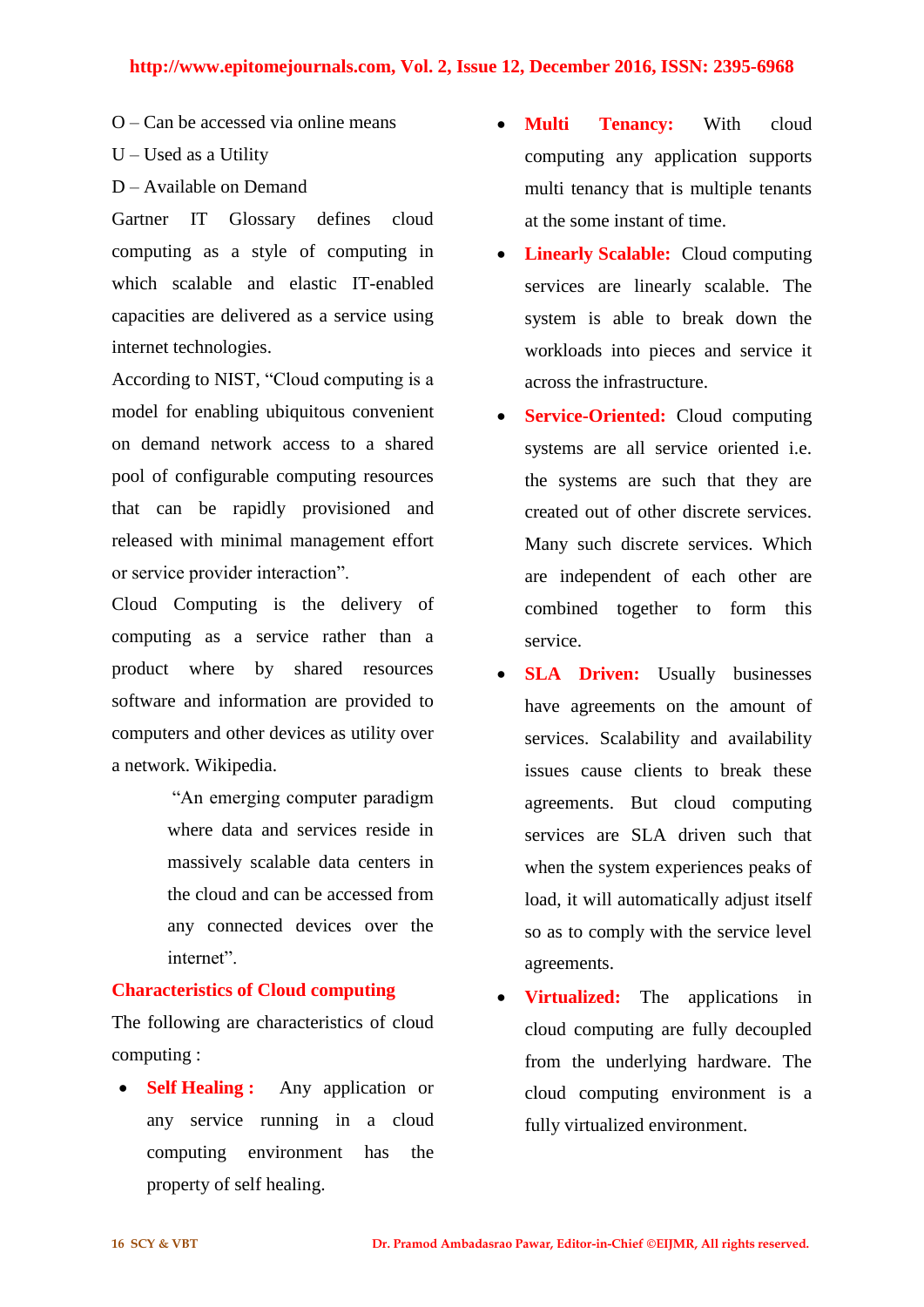- **Flexible:** Another feature of the cloud computing services is that they are flexible. They can be used to serve a large variety of workload types varying from small loads of a small consumer application to very heavy loads of a commercial application.
- **Cloud Computing Models:** Though, there are various service models originated on the web but three service models widely used for delivering the different cloud based services that described below:
- **Infrastructure as a service (IaaS):** The cloud computing vendors offer infrastructure as a service. One may avail hardware services such as Processors, Memory, Networks etc on agreed basis for specific duration and price.
- **Platform as a service (PaaS):** Cloud vendors are companies that offer cloud computing services and products. One of the services that they provide is called PaaS. Under this, a computing platform such as operating system is provided to a customer or end user on a monthly rental basis. Some of the major cloud computing vendor is Amazon, Microsoft and Google etc
- **Softerware as a Service (SaaS):** Software package such as CRM or

CAD/CAM can be accessed under cloud computing scheme. Here a customer upon registration is allowed to use software accessible on rental basis or on per use basis.

#### **Types of Cloud Computing:**

**Public Clouds :** The cloud infrastructure is available to the public on a commercial basis by a cloud service provider. This enables a consumer to develop and deploy a service in the cloud with very little financial outlay compared to the capital expenditure requirements normally associated with other deployment options.

**Private Clouds :** The cloud infrastructure has been deployed and is maintained and operated for a specific organization. The operation may be in house or with a third party on the premises.

**Hybrid Cloud:** The cloud infrastructure consists of a number of clouds of any type. But the clouds have the ability through their interfaces to allow data and/or applications to be moved from one cloud to another. This can be a combination of private and public clouds that support the requirement to retain some data in an organization and the need to offer services in the cloud federated cloud (Cloud Federation). A federated cloud (also called as cloud federation) is the deployment and management of multiple external and internal cloud computing services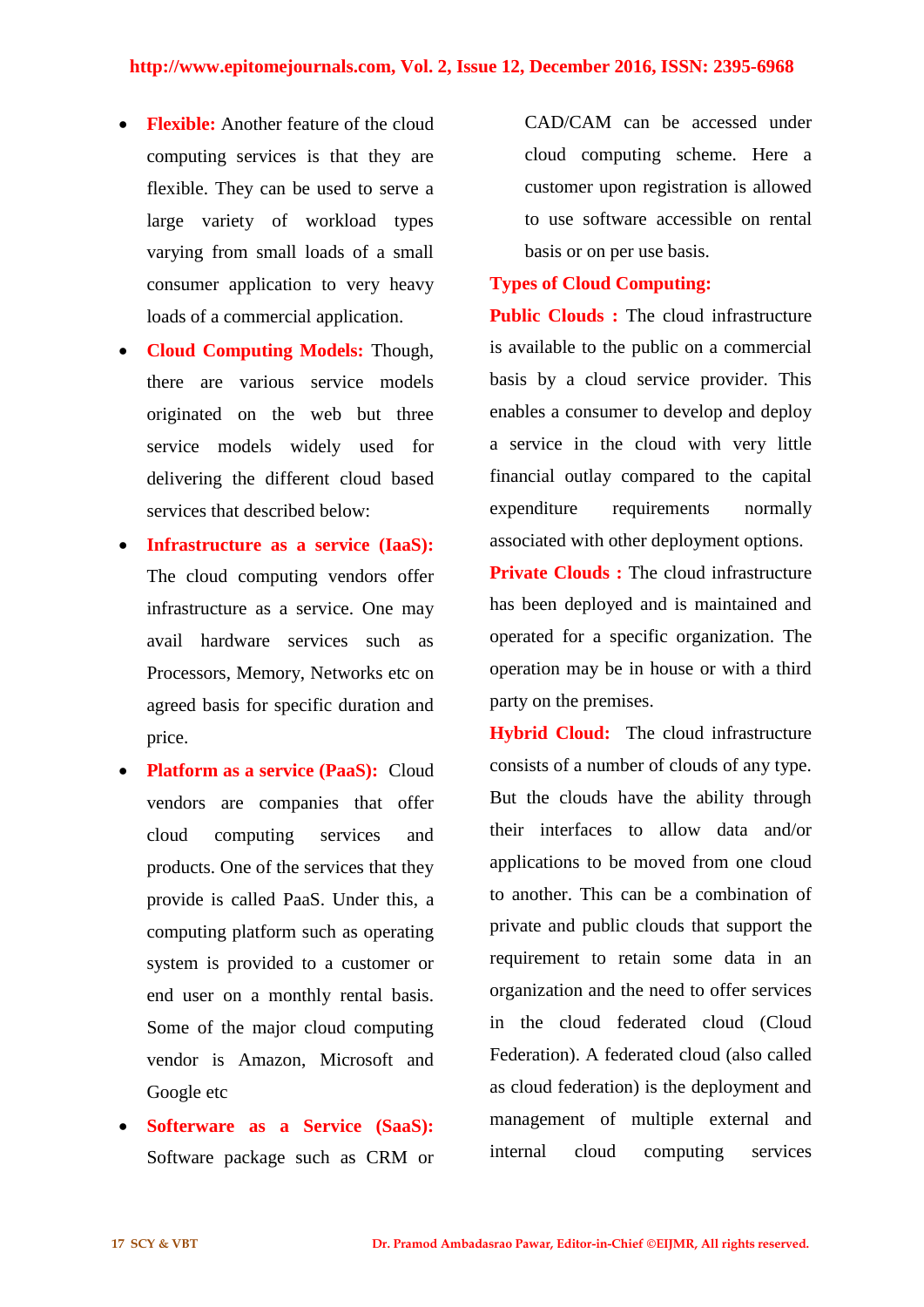according to the requirements of the business that perform a common action.

**Community Cloud :** The cloud infrastructure is shared among a number of organizations with similar interests and requirements. This may help limit the capital expenditure costs for its establishment as the costs are shared among the organizations. The operation may be in house or with a third party on the premises.

## **Advantages of Cloud Computing**

**Cast Effective :** Cloud computing technology is paid incrementally thus saving cast for organizations. It offers price savings due to economies of scale and the fact that organizations such as libraries are only paying for the resources they actually use.

**Accessibility :** The cloud computing services can easily accessible any part of the world but internet is most essential thing. Cloud Services also allow us to synchronize data across multiple devices.

- **Easy to installation and maintenance:** Librarian can easily install cloud tools on a computer by using internet. There is no need to any special IT staff. There is need to procure any hardware to run the servers.
- **Increased Storage:** Cloud can hold more storage than a personal computer

or the server available in the libraries or organizations and it is possible to extend as per the need

- **Flexibility:** Cloud computing offers much more flexibility than other local network computing systems and saves time plus cost for organizations. It is possible for organizations like libraries to expand the services any time by requesting for an additional space on the servers.
- **Better Mobility:** The staff and the users of the library can connect to the library servers from any place or from wherever they are rather than having to remain present at their desks by having a PC and Internet access. A group of libraries can come together and can put their resources at one place, which in turn will enable them to provide access to more number of resources to their end users.

#### **Disadvantages**

**Data Security:** The biggest concerns about cloud computing are security especially if the organizations are dealing with sensitive data such as credit card information of customers if the proper security model is not yet in place then the data stored on the cloud is vulnerable to attacks from viruses theft etc.

**Network Connectivity and bandwidth:** Since the cloud computing is offered over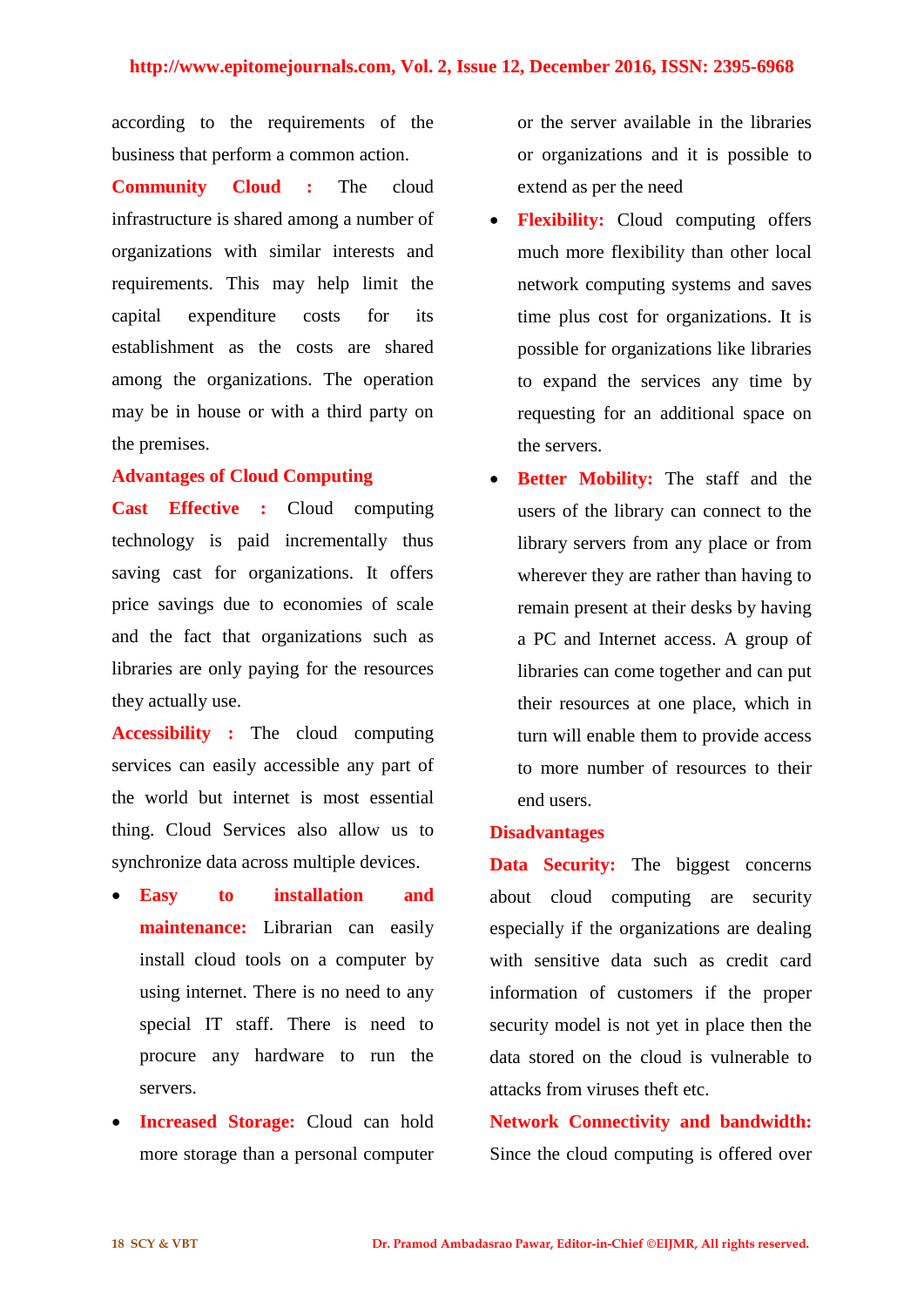#### **http://www.epitomejournals.com, Vol. 2, Issue 12, December 2016, ISSN: 2395-6968**

the internet if the connection goes down due to any reason then the organizations suffer from loss of data connectivity till the time it is set. Also the service requires more bandwidth as it may not work on low speed internet connections.

**Dependence on outside agencies:** The cloud services are being offered by third party services over the internet. It is virtually difficult to have any control on the maintenance levels and the frequency. Also it is tough to assess the contingency procedures of the service provider in regard to backup updates restore and disaster recovery. Migration to other service provider is also an issue if the uniform standards are not followed by the host.

**Limited Flexibility:** Flexibility may be limited in terms of special customization as services on the cloud will be common for all the users.

**Cost:** Initially the cost could be higher but may reduce depending on the usage of services. However, organizations may end up paying higher charges in the future.

**Knowledge and Integration:** Deeper knowledge of cloud computing is essential as working of the service is totally dependent on the service provider.

Similarly, integration is an issue as it will be difficult to integrated equipment used in data centers to host data with that of peripheral equipment's in the organization such as printers USB drives etc.

**Privacy:** Privacy loss is a big concern when we talk about cloud based services. Data stored or shared on the cloud by large social networking sites are usually protected and can be accessed by only authorized people but there is always a chance of accidental data leakage mismatch and other failure.

## **Conclusion**

Libraries have the opportunity to improve their services and relevance in today's information society. Cloud Computing is one avenue for this move into the future. It can bring several benefits for libraries and give them a different future. It can bring several benefits future cloud computing builds on decades of research in virtualization distributed computing more recently networking and web software services. It implies a service oriented architecture, reduced information technology, overhead forth end user, great flexibility, reduced total cost of ownership on demand services and many other things.